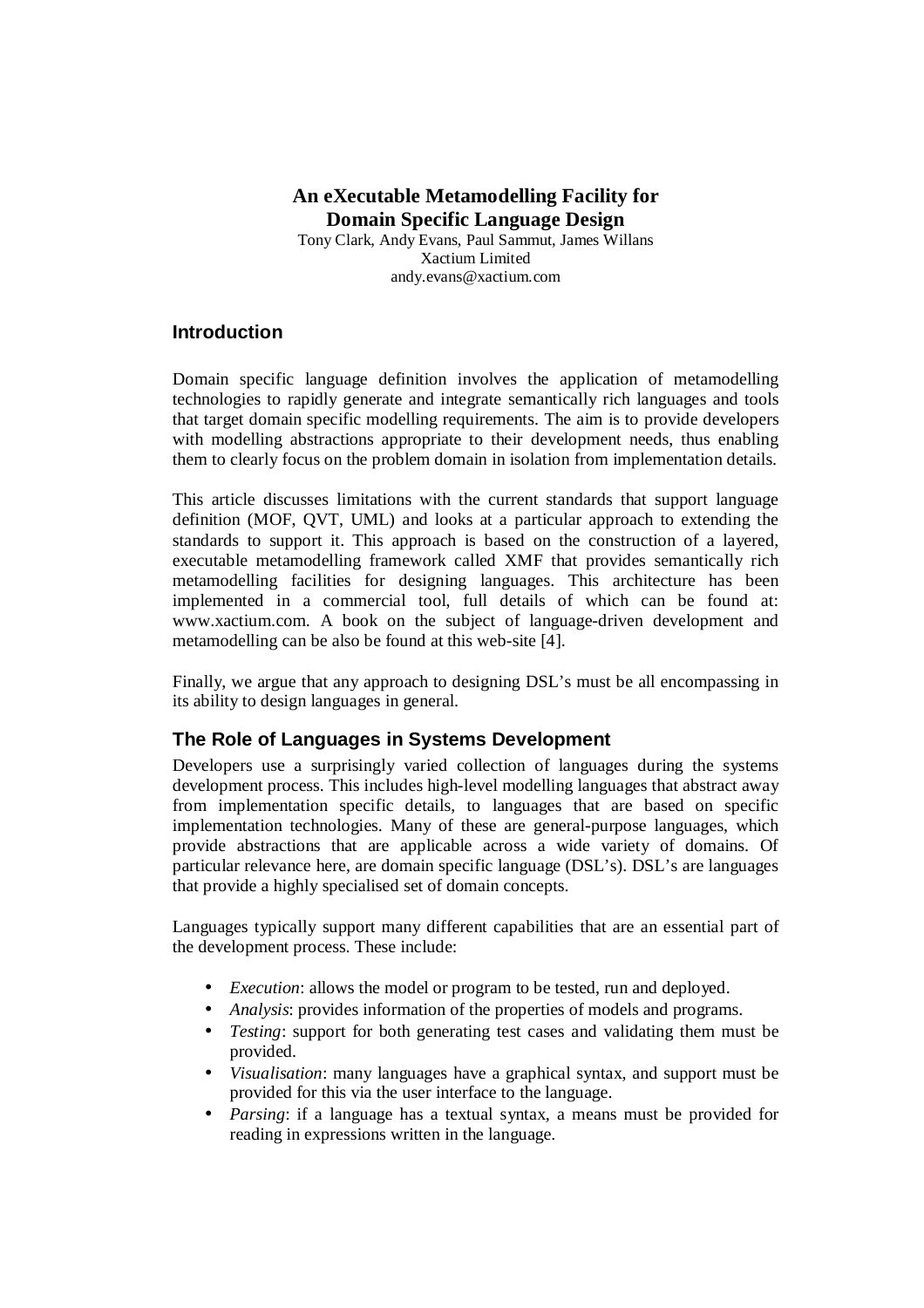- *Translation*: languages don't exist in isolation. They are typically connected together whether it is done informally or automatically through code generation or compilation.
- *Integration*: it is often useful to be able to integrate features from one model or program into another, e.g. through the use of configuration management.

The important point to make is the diversity of ways in which languages are used in practice. Any language definition approach must be expressive enough to capture all these aspects.

## **Features of Languages**

Although there are many different types of languages, there are some common features that they all share. These must be understood if we are to develop a generic approach to language definition. The primary features are:

#### **Concrete Syntax**

All languages provide a notation that facilitates the presentation and construction of models and programs in the language. This notation is known as its concrete syntax. There are two main types of concrete syntax: textual and visual. A textual syntax enables models and programs to be described in a structured textual form. A visual syntax presents a model or program in a diagrammatical form. The advantage of a textual syntax is that it is good at representing detail, while a visual syntax is good at communicating structure.

#### **Abstract Syntax**

The abstract syntax of a language describes the vocabulary of concepts provided by the language and how they may be combined to create models or programs. It consists of a definition of the concepts, the relationships that exist between concepts and may also include rules that say how the concepts may be legally combined. It is important to emphasize that a language's abstract syntax is independent of its concrete syntax and semantics. Abstract syntax deals solely with the form and structure of concepts in a language without any consideration given to their presentation or meaning.

#### **Semantics**

The semantics of a language describes what models or programs in the language actually mean and do. In the context of programming languages, an execution semantics is essential in order to run programs written in the language. Semantics are also important in the context of modeling languages. Without semantics, modeling languages like UML offer little more than a collection of notations and their usefulness is reduced.

## **Language Definition and Metamodels**

The need to capture languages independently in a platform independent format is not new. One of the most widely known standards for this purpose is the MOF (the Meta Object Facility) [3]. The purpose of the MOF is to define a common way of capturing meta-data. Languages expressed in terms of MOF can be related to each other simply because they are defined in the same way. For example, if one wants to move from a model written in UML to a model that describes a Java program, the process is greatly eased because they are represented in the same way.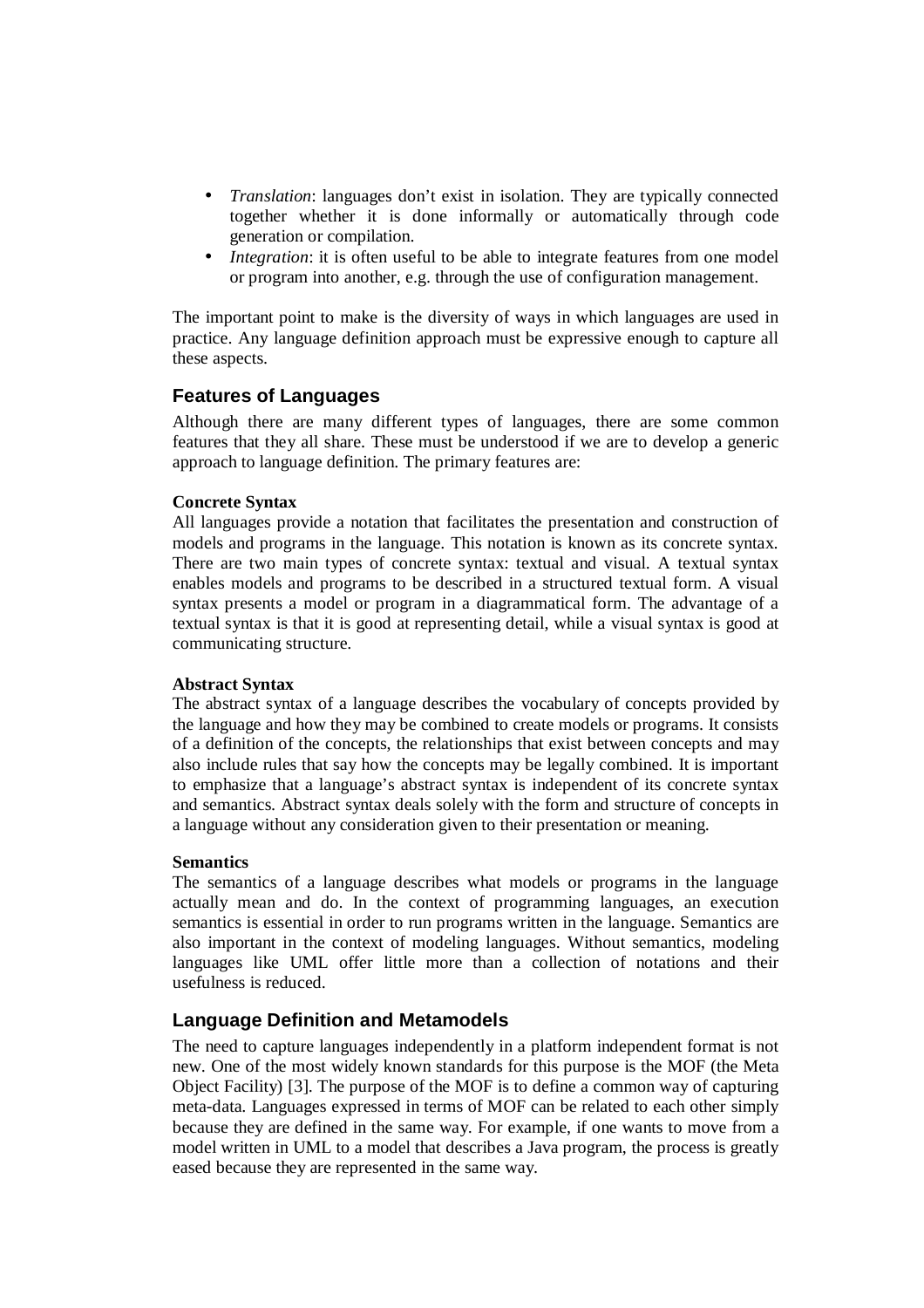The way that MOF describes languages is through *metamodels*. Typically, a metamodel is a model of the concepts that are provided by the standard. In this case of UML, this might include such concepts as Class, Attribute, Operation, and so on.

Although the MOF is a good starting point for defining languages, it has a number of limitations:

- It is not rich enough to capture semantic concepts in a platform independent way. For instance, the execution of a state machine or a business process cannot be expressed in MOF. The tool designer must resort to implement these aspects in an external implementation technology such as Java.
- MOF does not provide a means of expressing the concrete syntax of a language, whether it is a textual or diagrammatical syntax. Whilst MOF models can be exported in terms of XML, this is of limited use to modellers, who require a more human readable form.
- MOF does not provide abstractions for capturing user interfaces and tools in a generic fashion. This means that either the language designer has little control over the user interface of a tool that supports the language, or these aspects must be encoded in a platform specific way.
- There is currently no way of defining both uni-directional and synchronised mappings between MOF models. These are essential to describe language transformations and the synchronisation of language elements. Whilst the QVT standard is aiming to address the issue of a uni-directional language, the need for a synchronised mapping language is paramount in order to describe synchronisation between language elements and diagram editors, user interfaces, and so on.

## **An eXecutable Metamodelling Facility**

While a simple meta-data approach to defining language is insufficient, what can be done to address the issue? How can we rapidly create the rich modelling languages that are required for language driven development?

What is required is a metamodelling environment that is sufficiently rich to capture all aspects of a language in a platform independent way. Moreover, this language should be self describing and self-supporting, thus making it possible for any language to be defined completely independently of external technology.

A central feature of such an environment is executability – this must be built in from the start in order to be able to capture the operational semantics of languages, and to be able to define the semantics of the metamodelling language itself. Without it, language definitions become reliant on external implementation technologies in order to define language semantics.

To support domain specific language definition, we propose the following components of an executable metamodelling facility (an overview is shown in figure 1):

• A virtual machine for executing metamodels. Its purpose is to act as a platform independent execution environment for language definitions.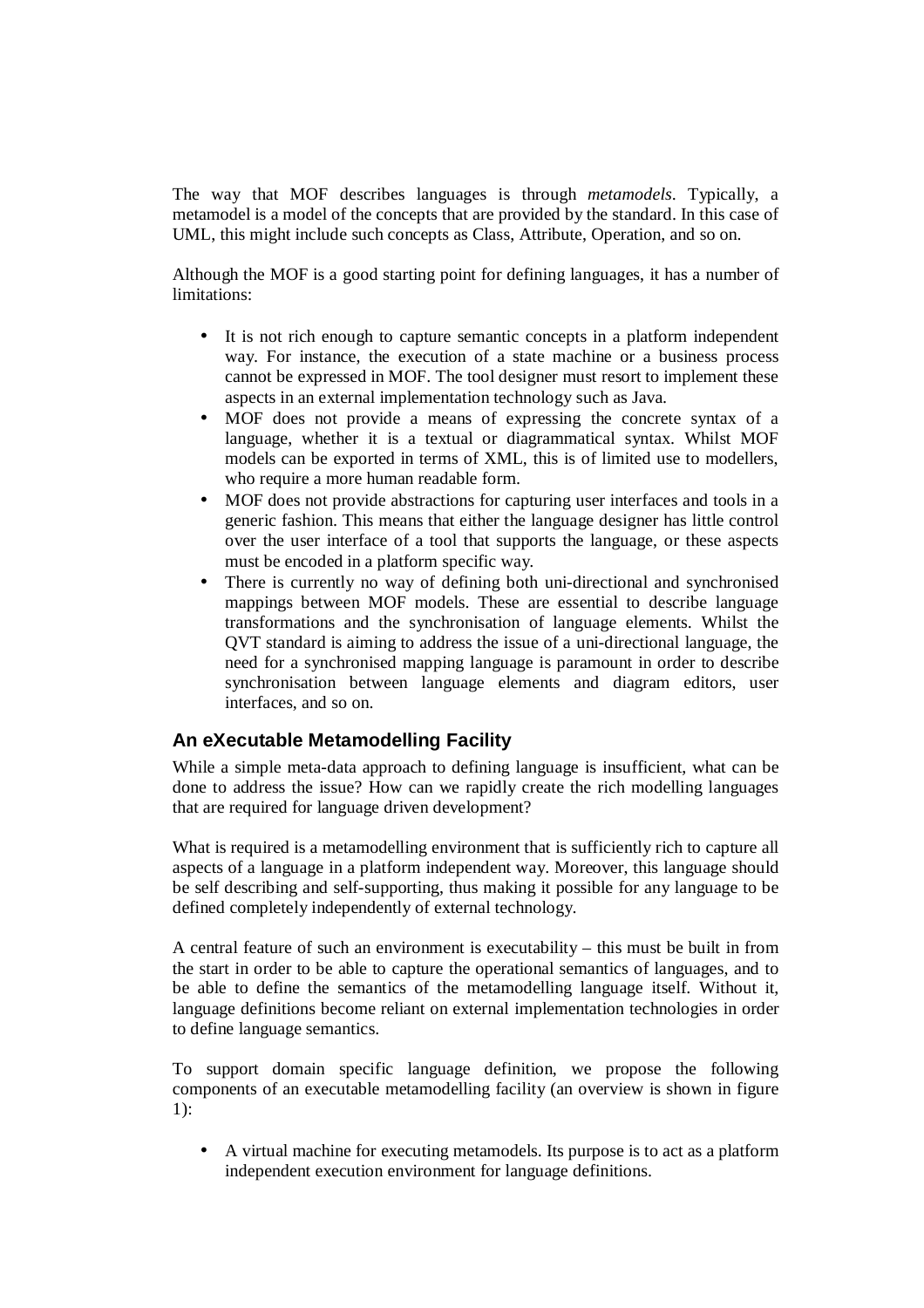- A small, precise, executable metamodelling language that is bootstrapped independently of any implementation technology. It should support the minimum language definition capabilities necessary to be self-supporting. Thus includes a generic parsing language and diagramming language, a compiler and interpreter, and a collection of core executable MOF modelling action primitives. Such a language can be built on top of MOF with the addition of appropriate executable primitives.
- A layered language definition architecture, in which increasingly richer languages and development technologies are defined in terms of more primitive languages via operational definitions of their semantics or via compilation to more primitive concepts or extension of existing concepts: These will include:
	- o Definitions of richer metamodelling languages, such as mapping languages (QVT), UI languages, constraint languages, testing languages and pattern languages.
	- o Definitions of general-purpose language primitives such as components, aspects, patterns, etc, that can be combined into general purpose modelling languages such as UML.
	- o Definitions of bespoke, domain specific languages that are built from the above definitions.
- Support for the rapid deployment of metamodels into working tools. This involves linking the UI metamodels with appropriate user-interface technology. An open source toolset like Eclipse and GEF can be used for this purpose.

The aim is to build support from the ground up for language definition in a layered fashion. Using the facility it is possible to rapidly implement many different modelling languages and associated tools in a platform independent way. In other words, the metamodel becomes a complete definition of the language and tool that supports it.



Figure 1: A Metamodel Facility that supports Language Driven Development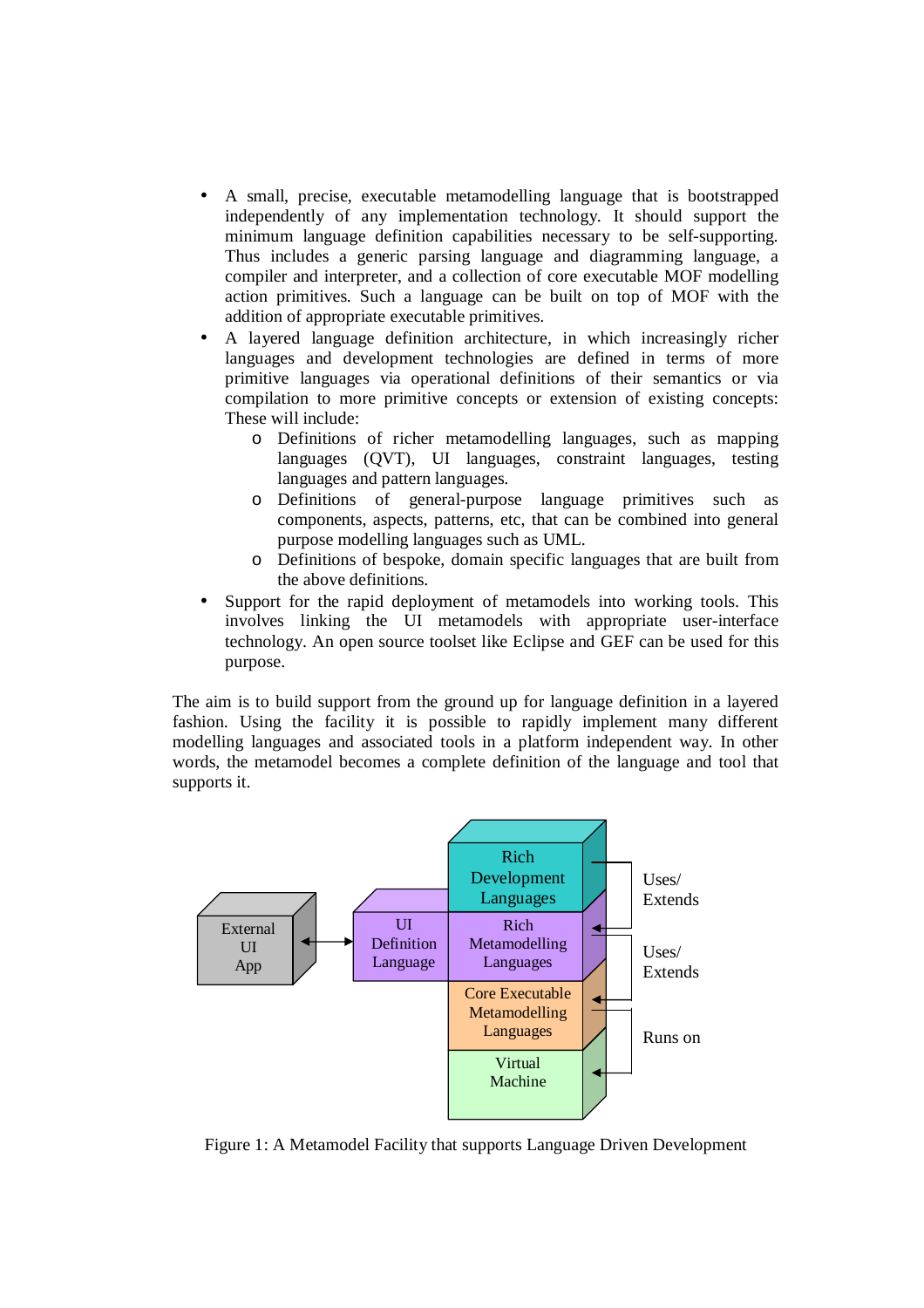## **Example**

Imagine a domain specific inventory modelling language that supports the specification of inventory entities, including products, services and resources within a teleco environment. Specifications (expressed as constraints) can be associated with entities. Inventory entities can also have operations and attributes, can be associated with other inventory entities, and can specialise inventory entities of the same type. The language is to be integrated into a component modelling language because of the distributed nature of the telco environment. Furthermore, inventory models should be deployable into Java and an associated user interface that permits creation/deletion of instances of the models and the checking of specifications.

In order to implement a development environment for this scenario, a number of different languages will be required, each with their own metamodel definitions:



Figure 2: Inventory Example

At the heart of the language definition is the XCore metamodel. This provides a minimal collection of executable OO metamodelling concepts that can be run on the virtual machine. This is extended by XOCL, an executable version of OCL for expressing constraints and actions, and XBNF, a generic parser language for describing the concrete syntax of a language. All other metamodels will extend and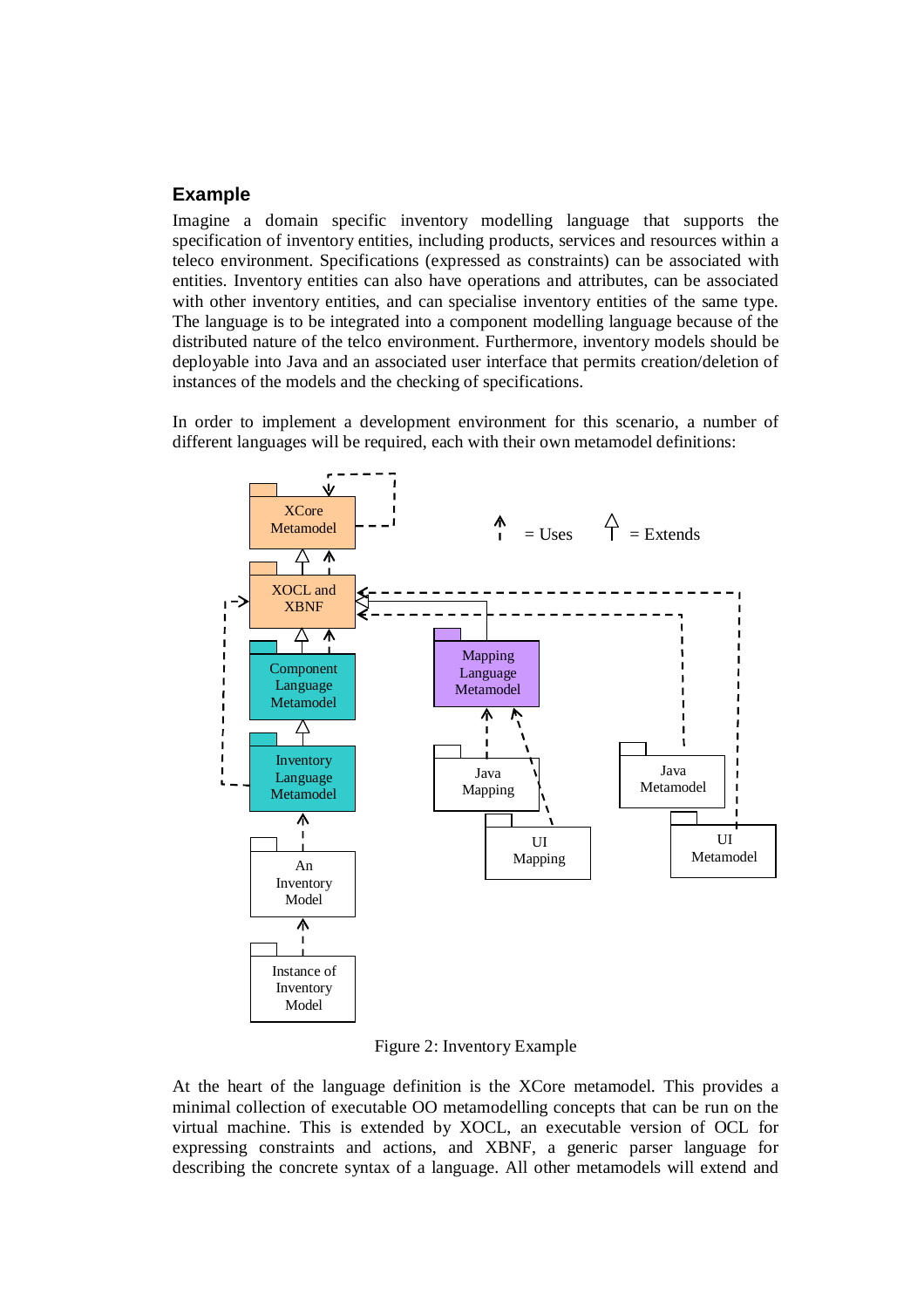instantiate (use) these metamodels (including the XCore metamodel, which instantiates itself).

The mapping language metamodel is an example of a rich metamodelling language definition as it adds the functionality to express mappings between metamodels more concisely than using the core metamodelling facilities alone.

The component language metamodel is an example of a rich (general purpose) development language definition, while the inventory language is an example of rich (domain specific) development language definition. Note that the domain specific language is also dependent on a number of general-purpose languages, such as OCL for capturing specifications.

Finally, mappings are instances of the mapping language metamodel that relate inventory models to Java and UI metamodels.

The key point about the languages used in this example is that they are all defined in terms of a common executable metamodelling language. Thus, models written in these languages can leverage the executable semantics provided by the metamodelling language. For instance, the inventory language is a fully executable language: models can be created, and instances can be created from those models. Thus, specifications and standards can be verified for correctness very early in the lifecycle. Moreover, the completeness of the inventory metamodel means that a complete implementation can be generated in Java.

## **Development Experiences**

We have been successful in implementing a tool that fully supports the architecture described above. This tool is beginning to realise the many benefits of an executable metamodelling architecture. These include being able to flexibly and quickly design new modelling environments, which provide semantically rich modelling capabilities. A good example of this is a language for designing user-interfaces, which is being used to design new tools. This language has been modelled such that it can be used to generate new tools and interfaces to existing tool components. However, the language is fully bootstrapped, thus enabling its diagrammatical syntax to be described in its own representation.

## **Language Driven Development and DSL's**

Many papers, for example [2] have proposed that domain specific languages can provide significant advantages to the systems development process. DSLs aim to provide targeted domain specific modelling concepts, which can be used to accelerate development. However, our experience tells us that developers need to access a wide variety of languages and to be able to use those languages in flexible, integrated ways. As shown in the inventory modelling language example, there will often be the need to utilise general purpose languages in DSL's and vice versa.

Instead we must seek ways in which general purpose and domain specific languages can be defined in a common metamodelling facility that is rich enough to express all aspects of the languages, including their semantics. In [4] we call this approach *language driven development*, emphasising the fact that effective systems